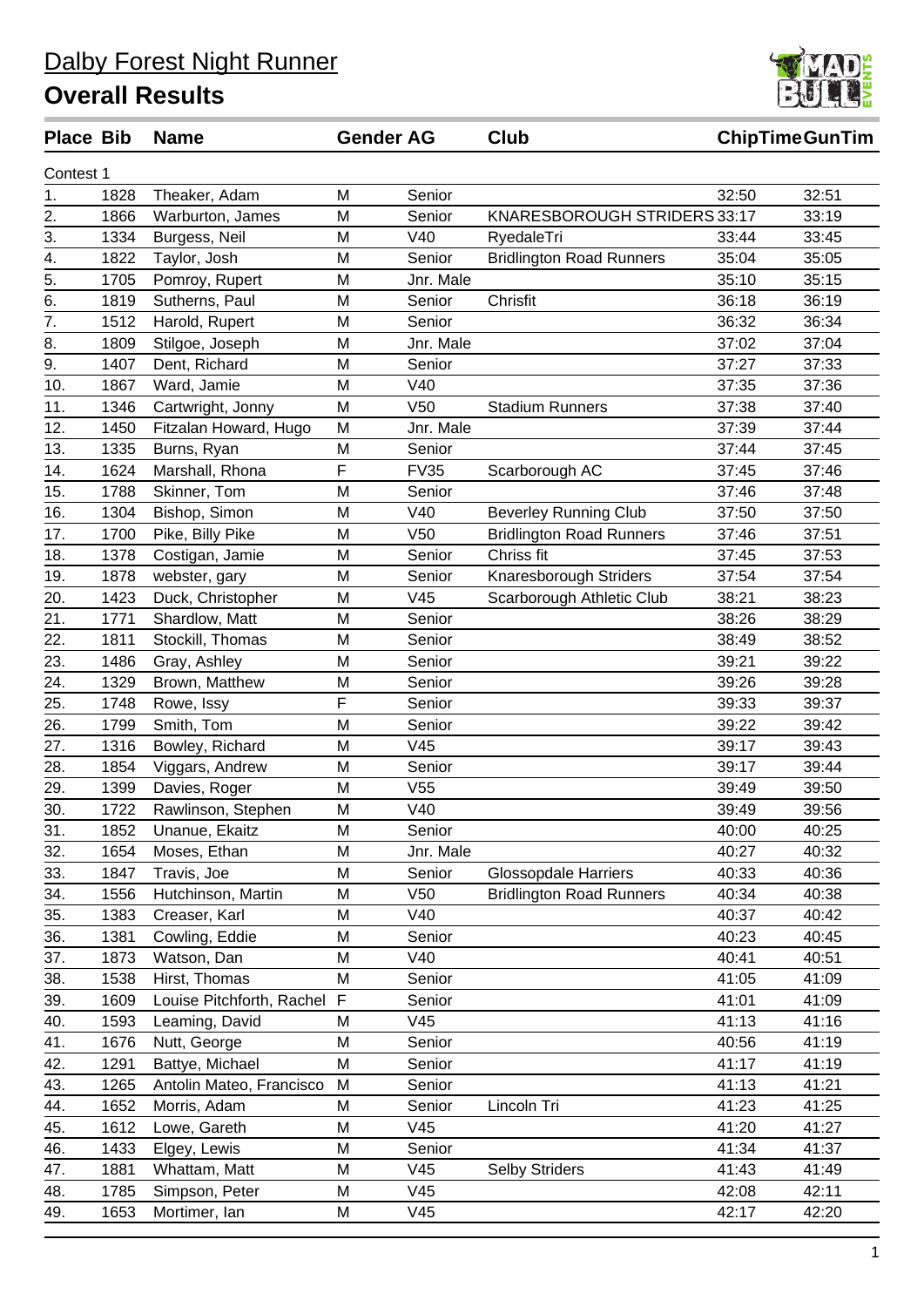

| <b>Place Bib</b> |      | <b>Name</b>              | <b>Gender AG</b> |                 | Club                            | <b>ChipTimeGunTim</b> |       |
|------------------|------|--------------------------|------------------|-----------------|---------------------------------|-----------------------|-------|
| 50.              | 1393 | Daley-Smith, Paul        | M                | V40             | Snipper                         | 42:18                 | 42:24 |
| 51.              | 1425 | Dunn, Matthew            | M                | V40             | <b>Pickering Running Club</b>   | 42:23                 | 42:25 |
| 52.              | 1472 | Gelder, Steve            | M                | V <sub>50</sub> |                                 | 42:21                 | 42:29 |
| 53.              | 1644 | Miller, Greg             | M                | V40             |                                 | 42:22                 | 42:30 |
| 54.              | 1791 | Small, Paul J            | M                | V <sub>50</sub> |                                 | 42:00                 | 42:31 |
| 55.              | 1597 | Leigh, Adam              | M                | Senior          |                                 | 42:27                 | 42:36 |
| 56.              | 1836 | Thornton, Laura          | F                | Senior          | Spenborough and District        | 42:49                 | 42:52 |
| 57.              | 1763 | Schreiber, Rolan         | M                | V40             | <b>Yorkshire Wolds Runners</b>  | 42:56                 | 43:03 |
| 58.              | 1871 | Warner, Ady              | M                | V45             |                                 | 42:51                 | 43:04 |
| 59.              | 1759 | Saunders, Natalie        | F                | Senior          |                                 | 43:08                 | 43:10 |
| 60.              | 1305 | Blackburn, Tim           | M                | V45             | <b>Caistor Running Club</b>     | 43:02                 | 43:14 |
| 61.              | 1753 | Russell, Callum          | M                | Jnr. Male       |                                 | 43:08                 | 43:14 |
| 62.              | 1614 | Lundy, James             | M                | Senior          | East hull harriers              | 43:12                 | 43:15 |
| 63.              | 1840 | Tocher, Neil             | M                | Senior          |                                 | 42:47                 | 43:15 |
| 64.              | 1389 | Crowther, Krista         | F                | Senior          |                                 | 43:08                 | 43:17 |
| 65.              | 1462 | Freeman, Richard         | M                | V40             | Easingwold Running Club         | 42:56                 | 43:18 |
| 66.              | 1250 | Acklam, Richard          | M                | Senior          | Easingwold Running Club         | 43:14                 | 43:23 |
| 67.              | 1479 | Goodall, Michaela        | F                | <b>FV35</b>     | <b>Stadium Runners</b>          | 43:24                 | 43:26 |
| 68.              | 1317 | Brackstone, Emma-Jayne F |                  | Senior          | East Hull Harriers & AC         | 43:31                 | 43:34 |
| 69.              | 1813 | Stokeld, Jonathan        | М                | Senior          |                                 | 43:31                 | 43:34 |
| 70.              | 1350 | Cass, Anthony            | M                | V40             |                                 | 43:16                 | 43:36 |
| 71.              | 1754 | Russell, Allan           | M                | V <sub>50</sub> |                                 | 43:32                 | 43:37 |
| $\overline{72.}$ | 1444 | Farn, Michael            | M                | Senior          | Chrisfit running club           | 43:18                 | 43:40 |
| 73.              | 1837 | Thurlow, Philip          | M                | V40             | Yorkshire Cycle Hub             | 43:33                 | 43:48 |
| 74.              | 1464 | Galley, Matthew          | M                | Senior          | <b>Sweat Equity</b>             | 43:52                 | 43:56 |
| 75.              | 1395 | Daly, Edward             | M                | V45             |                                 | 43:56                 | 44:04 |
| 76.              | 1509 | Hardy, Alice             | F                | Senior          |                                 | 44:08                 | 44:11 |
| 77.              | 1557 | Ireland, Jeremy          | M                | V45             | <b>Yorkshire Wold Runners</b>   | 44:21                 | 44:25 |
| 78.              | 1579 | Knowles, Steven          | M                | V40             |                                 | 44:26                 | 44:30 |
| 79.              | 1480 | Goodall, Adam            | M                | V40             | <b>Stadium Runners</b>          | 44:35                 | 44:38 |
| 80.              | 1537 | Hirst, Layla             | F                | Senior          |                                 | 44:36                 | 44:41 |
| 81.              | 1467 | Gamble, Crawford         | M                | V40             |                                 | 44:37                 | 44:44 |
| 82.              | 1633 | McFarlane, Allan         | M                | V <sub>50</sub> | <b>Bridlington Road Runners</b> | 44:50                 | 44:56 |
| 83.              | 1842 | Tolhurst, Adrian         | M                | V40             | Ryedale Tri                     | 44:32                 | 45:03 |
| 84.              | 1432 | Edmunds, Daniel          | M                | Senior          |                                 | 44:36                 | 45:05 |
| 85.              | 1892 | Wilson, Paul             | M                | V50             | Yorkshire Wolds Runners         | 44:54                 | 45:06 |
| 86.              | 1519 | Harrop, Mat              | M                | V45             |                                 | 45:06                 | 45:07 |
| 87.              | 1884 | Whitaker, Lewis          | M                | Jnr. Male       |                                 | 44:37                 | 45:08 |
| 88.              | 1470 | Gedney, Ian              | M                | Senior          | <b>Weighton Runners</b>         | 45:01                 | 45:14 |
| 89.              | 1802 | Stacey, Chris            | M                | Senior          | Chris Fit                       | 45:08                 | 45:15 |
| 90.              | 1909 | Young, Brian             | M                | V45             | <b>Beverley Athletics Club</b>  | 45:07                 | 45:25 |
| 91.              | 1477 | Gilvear, lain            | M                | Senior          |                                 | 45:45                 | 45:57 |
| 92.              | 1571 | Joy, Stuart              | M                | V40             | yorkshire wolds runners         | 45:51                 | 45:58 |
| 93.              | 1629 | Mayfield, Andy           | M                | V50             |                                 | 45:56                 | 46:02 |
| 94.              | 1456 | Forster, Michael         | M                | V40             |                                 | 46:06                 | 46:10 |
| 95.              | 1784 | Simpson, Bryn            | M                | Senior          |                                 | 46:00                 | 46:12 |
| 96.              | 1650 | Moore, Andy              | M                | V40             |                                 | 46:04                 | 46:16 |
| 97.              | 1816 | Sutcliffe, Justine       | F                | <b>FV45</b>     | <b>Bridlington roadrunners</b>  | 46:01                 | 46:16 |
| 98.              | 1625 | Martland, Nick           | M                | V50             |                                 | 46:13                 | 46:18 |
| 99.              | 1662 | Newton, Richard          | M                | V <sub>50</sub> | Whitby                          | 46:06                 | 46:18 |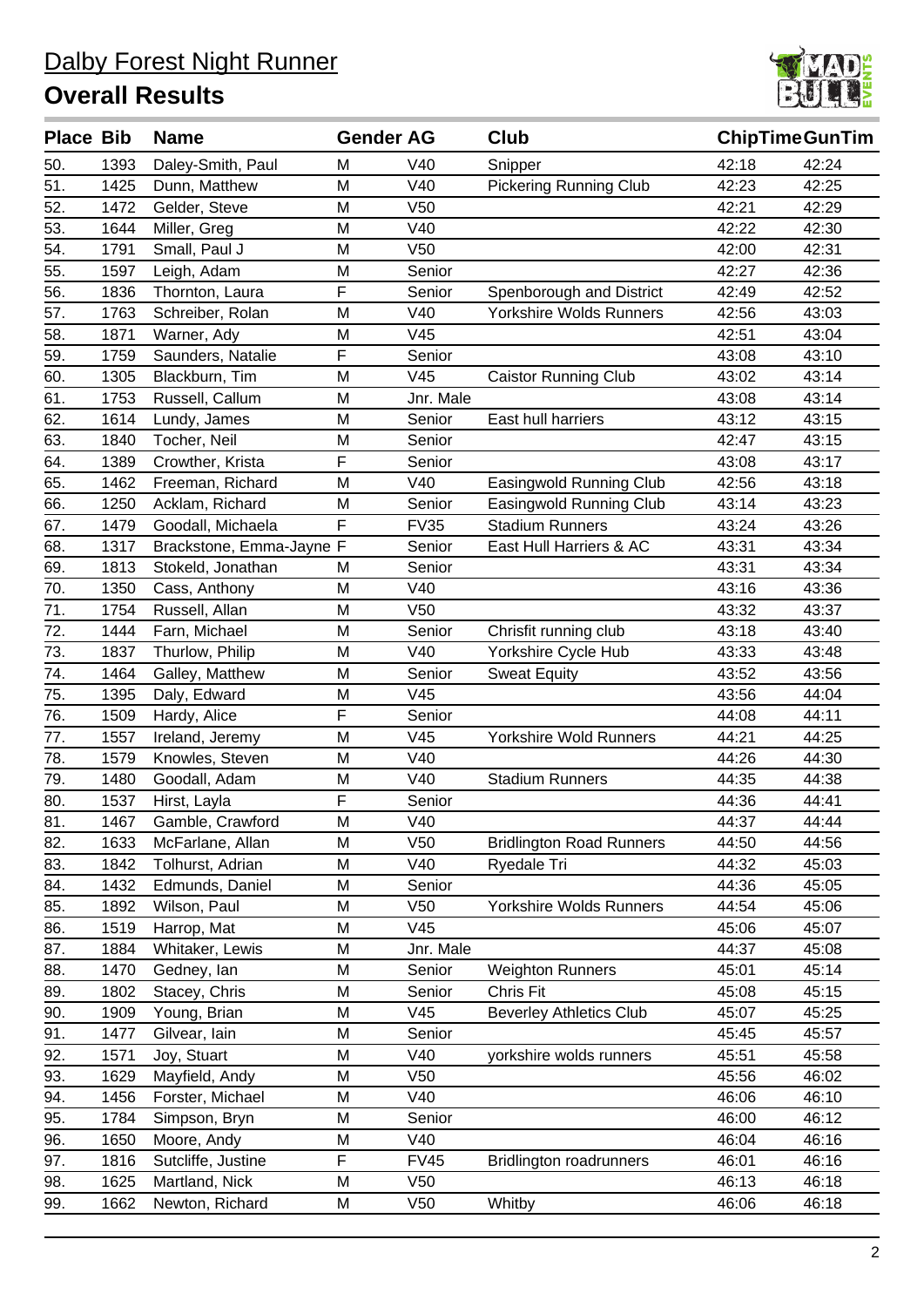

| <b>Place Bib</b> |      | <b>Name</b>            | <b>Gender AG</b> |                 | Club                            | <b>ChipTimeGunTim</b> |       |
|------------------|------|------------------------|------------------|-----------------|---------------------------------|-----------------------|-------|
| 100.             | 1331 | Brown, Alan            | M                | V45             |                                 | 46:06                 | 46:24 |
| 101.             | 1312 | Bonsey, Andy           | M                | V40             | <b>York Knavesmire Harriers</b> | 46:36                 | 46:41 |
| 102.             | 1780 | Shipley, Anthony       | M                | V60             | Wolds Way to Health             | 46:36                 | 46:42 |
| 103.             | 1454 | Fletcher, Jamie        | M                | Senior          |                                 | 46:19                 | 46:45 |
| 104.             | 1711 | Prout, Andy            | M                | V40             |                                 | 46:37                 | 46:46 |
| 105.             | 1817 | Sutcliffe, Laura       | F                | <b>FV40</b>     |                                 | 46:33                 | 46:48 |
| 106.             | 1494 | Gregg, Emily           | F                | Senior          |                                 | 46:52                 | 47:00 |
| 107.             | 1740 | Robinson, Anna         | F                | <b>FV40</b>     |                                 | 46:53                 | 47:01 |
| 108.             | 1362 | Clark, James           | M                | Senior          | <b>Elite Foundation</b>         | 46:36                 | 47:09 |
| 109.             | 1782 | Shipton, Victoria      | F                | <b>FV40</b>     |                                 | 47:05                 | 47:12 |
| 110.             | 1330 | Brown, Joseph          | M                | Senior          |                                 | 46:56                 | 47:12 |
| 111.             | 1516 | Harper, Robert         | M                | V45             | Yorkshire Wolds Runners         | 47:09                 | 47:14 |
| 112.             | 1588 | Lavelle, Anna          | F                | Senior          |                                 | 47:12                 | 47:14 |
| 113.             | 1757 | Sanderson, Jess        | M                | Senior          |                                 | 47:09                 | 47:15 |
| 114.             | 1756 | Ryan, Emma             | F                | <b>FV35</b>     |                                 | 47:08                 | 47:15 |
| 115.             | 1818 | Sutcliffe, David       | M                | V45             |                                 | 47:06                 | 47:21 |
| 116.             | 1764 | Williams, Dale         | M                | Senior          |                                 | 46:45                 | 47:29 |
| 117.             | 1637 | Mckinney, Angie        | F                | <b>FV40</b>     | <b>Beverley Athletics Club</b>  | 47:11                 | 47:31 |
| 118.             | 1296 | Benedikz, Will         | M                | V45             |                                 | 47:11                 | 47:32 |
| 119.             | 1769 | Sellers, Andy          | M                | Senior          |                                 | 47:29                 | 47:37 |
| 120.             | 1890 | Williams, Michael      | M                | Senior          |                                 | 47:21                 | 47:38 |
| 121.             | 1373 | Coloma Albero, Paula   | F                | Senior          |                                 | 47:21                 | 47:38 |
| 122.             | 1443 | Farn, Catherine        | F                | Senior          |                                 | 47:43                 | 47:43 |
| 123.             | 1651 | Morgan, Greg           | M                | V <sub>50</sub> |                                 | 47:19                 | 47:43 |
| 124.             | 1258 | Akyollu, Beyhan        | F                | Senior          | Knaresborough Striders          | 47:37                 | 47:44 |
| 125.             | 1555 | Hustlerr, Ted          | M                | Senior          |                                 | 47:23                 | 47:46 |
| 126.             | 1336 | Burridge, Paul         | M                | V <sub>50</sub> | Yorkshire Wolds Runners         | 47:13                 | 47:46 |
| 127.             | 1357 | Chapman, David         | M                | V40             |                                 | 47:32                 | 47:50 |
| 128.             | 1513 | Harper, Joe            | M                | Jnr. Male       | Yorkshire Wolds Runners         | 47:48                 | 47:53 |
| 129.             | 1761 | Saxby, Issy            | F                | Jnr.            |                                 | 47:54                 | 47:57 |
| 130.             | 1738 | Roberts, CeCe          | F                | Jnr.            |                                 | 47:55                 | 47:57 |
| 131.             | 1473 | Gibson, Ryan           | M                | V40             | Chrisfit                        | 47:50                 | 47:58 |
| 132.             | 1849 | Turnbull, Rachel       | F                | <b>FV40</b>     |                                 | 47:51                 | 47:58 |
| 133.             | 1525 | Helyard, Rob           | M                | V40             |                                 | 47:34                 | 48:00 |
| 134.             | 1744 | Robson, Lee            | M                | V40             | Centurion                       | 47:18                 | 48:00 |
| 135.             | 1332 | Burgess, Dave          | M                | V <sub>50</sub> |                                 | 47:56                 | 48:01 |
| 136.             | 1732 | Richmond, Ellie        | F                | Senior          |                                 | 47:55                 | 48:01 |
| 137.             | 1307 | Blackford, Sam         | M                | Jnr. Male       |                                 | 47:58                 | 48:04 |
| 138.             | 1559 | Jacketts, Ashley       | M                | Jnr. Male       |                                 | 48:08                 | 48:09 |
| 139.             | 1808 | Stiff, David           | M                | Senior          |                                 | 48:06                 | 48:13 |
| 140.             | 1528 | Heyes, Julie           | F                | <b>FV35</b>     |                                 | 48:08                 | 48:16 |
| 141.             | 1860 | Walby, Mark            | M                | V50             | <b>Humber Triathletes</b>       | 48:09                 | 48:18 |
| 142.             | 1733 | Riley, James           | M                | V40             | <b>Bridlington roadrunners</b>  | 48:15                 | 48:22 |
| 143.             | 1403 | Day, Jon               | M                | V45             |                                 | 48:16                 | 48:22 |
| 144.             | 1497 | Grubb, Christopher     | M                | V45             | <b>Driffield Striders</b>       | 48:16                 | 48:25 |
| 145.             | 1344 | Cammish, Mick          | M                | V <sub>50</sub> | 3xtri                           | 48:14                 | 48:27 |
| 146.             | 1282 | Barnes, Simon          | M                | V45             | Yorkshire Wolds Runners         | 48:25                 | 48:35 |
| 147.             | 1422 | Drummond Herdman,      | M                | Jnr. Male       |                                 | 48:30                 | 48:36 |
| 148.             | 1382 | <b>CRABTREE, JAMES</b> | M                | V40             |                                 | 48:22                 | 48:36 |
| 149.             | 1772 | Share, Richard         | Μ                | V40             |                                 | 48:27                 | 48:37 |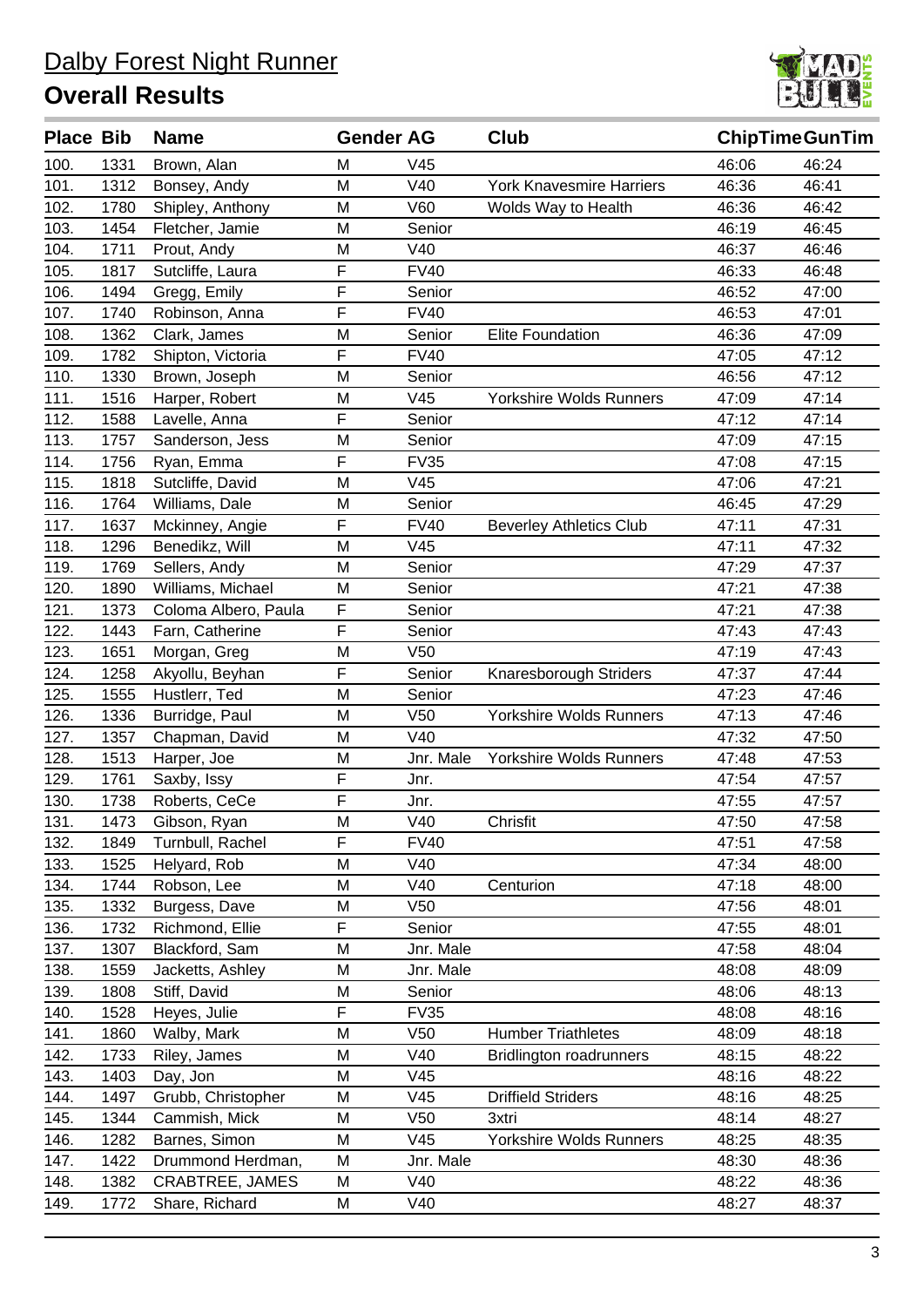

| <b>Place Bib</b> |      | <b>Name</b>             | <b>Gender AG</b> |                 | Club                            | <b>ChipTimeGunTim</b> |       |
|------------------|------|-------------------------|------------------|-----------------|---------------------------------|-----------------------|-------|
| 150.             | 1838 | Tighe, Dave             | M                | V40             |                                 | 48:38                 | 48:43 |
| 151.             | 1285 | Basile, James           | M                | Senior          |                                 | 48:43                 | 48:46 |
| 152.             | 1908 | Wright, Bendedict       | M                | Jnr. Male       |                                 | 48:43                 | 48:49 |
| 153.             | 1306 | <b>Blackford, Miles</b> | M                | V40             |                                 | 48:43                 | 48:51 |
| 154.             | 1716 | Ramsey, Andrew          | M                | V55             | <b>Driffield Striders</b>       | 48:39                 | 48:52 |
| 155.             | 1402 | Davy, Tracey            | F                | <b>FV40</b>     |                                 | 48:23                 | 48:53 |
| 156.             | 1255 | Addy, Michelle          | F                | <b>FV45</b>     |                                 | 48:12                 | 48:54 |
| 157.             | 1643 | Middlemas, Flynn        | F                | Senior          |                                 | 48:54                 | 48:58 |
| 158.             | 1281 | Barker, Andrew          | M                | Senior          |                                 | 48:58                 | 49:19 |
| 159.             | 1504 | Hammond, Tim            | M                | V45             | Yorkshire Wolds Runners         | 49:11                 | 49:20 |
| 160.             | 1580 | Kraft, Annitta          | F                | Senior          | <b>Driffield striders</b>       | 49:15                 | 49:23 |
| 161.             | 1261 | Amidulla, Nicola        | F                | <b>FV40</b>     | <b>Driffield Striders</b>       | 49:15                 | 49:23 |
| 162.             | 1267 | Atkinson, Adrian        | M                | V45             | Scarborough AC                  | 49:08                 | 49:25 |
| 163.             | 1870 | Waring, Stephen         | M                | V45             | ChrisFit charity running club   | 49:08                 | 49:26 |
| 164.             | 1792 | Smart, Martin           | M                | V <sub>50</sub> |                                 | 49:23                 | 49:27 |
| 165.             | 1293 | BazBarry, Andrew        | M                | V45             |                                 | 48:57                 | 49:29 |
| 166.             | 1531 | Hill, Michael           | M                | Senior          |                                 | 49:35                 | 49:50 |
| 167.             | 1910 | Zamir, Michelle         | F                | <b>FV40</b>     | Newton Aycliffe                 | 49:57                 | 50:17 |
| 168.             | 1615 | Lunn, Alistair          | M                | Senior          | EASINGWOLD RUNNING CLUB 49:55   |                       | 50:17 |
| 169.             | 1585 | Langley, Samuel         | M                | Senior          |                                 | 49:53                 | 50:20 |
| 170.             | 1563 | Jeffrey, Laura          | F                | <b>FV35</b>     |                                 | 50:07                 | 50:22 |
| 171.             | 1461 | Frankland, Tom          | M                | Senior          |                                 | 50:06                 | 50:22 |
| 172.             | 1418 | Dowzer, Kieran          | M                | Jnr. Male       |                                 | 50:11                 | 50:22 |
| 173.             | 1384 | Cree, Wendy             | F                | <b>FV45</b>     | <b>Pocklington Runners</b>      | 50:04                 | 50:23 |
| 174.             | 1417 | Dowzer, Ken             | M                | V45             |                                 | 50:14                 | 50:24 |
| 175.             | 1731 | Richardson, Jonathan    | M                | V40             | <b>York Postal Harriers</b>     | 50:17                 | 50:26 |
| 176.             | 1856 | Vojvodic, Rachel        | F                | Senior          |                                 | 50:02                 | 50:26 |
| 177.             | 1452 | Flash, Tory             | F                | <b>FV40</b>     |                                 | 50:25                 | 50:29 |
| 178.             | 1741 | Robinson, Mark          | M                | V40             |                                 | 50:14                 | 50:39 |
| 179.             | 1655 | Mullaney, Rob           | M                | Senior          |                                 | 50:44                 | 50:46 |
| 180.             | 1766 | Scott, Chris            | M                | Senior          | <b>Humber Triathletes</b>       | 50:39                 | 50:47 |
| 181.             | 1675 | Norton, Mark            | M                | V40             |                                 | 50:26                 | 50:51 |
| 182.             | 1793 | Smith, Jason            | M                | V <sub>50</sub> |                                 | 50:29                 | 50:55 |
| 183.             | 1855 | Vojvodic, Pete          | M                | V60             | fitmums and friends             | 50:34                 | 50:59 |
| 184.             | 1899 | Wood, Dave              | M                | V45             |                                 | 50:42                 | 51:06 |
| 185.             | 1841 | Tolhurst, Sarah         | F                | <b>FV45</b>     | Ryedale Tri                     | 51:12                 | 51:17 |
| 186.             | 1446 | Feavers, Jason          | M                | V45             |                                 | 51:04                 | 51:24 |
| 187.             | 1377 | Cooper, Robert          | M                | V55             | Easingwold Running Club         | 50:57                 | 51:26 |
| 188.             | 1789 | Skipsey, Joe            | M                | Senior          |                                 | 50:55                 | 51:28 |
| 189.             | 1430 | Eblet, Stephen          | M                | V55             | <b>Bridlington Road Runners</b> | 51:06                 | 51:29 |
| 190.             | 1673 | Norton, Peter           | M                | V55             |                                 | 51:09                 | 51:34 |
| 191.             | 1533 | Hill, Jamie             | M                | Senior          | Lonely Goat RC                  | 51:05                 | 51:43 |
| 192.             | 1426 | Dunstan, Miranda        | F                | <b>FV40</b>     |                                 | 51:36                 | 51:47 |
| 193.             | 1734 | Riley, Chris            | M                | Senior          |                                 | 51:38                 | 51:49 |
| 194.             | 1566 | Johnson, Matt           | M                | V55             |                                 | 51:09                 | 51:50 |
| 195.             | 1298 | Bentley, Stephen        | M                | Senior          |                                 | 51:36                 | 51:55 |
| 196.             | 1324 | Brion, Kealan           | M                | Jnr. Male       |                                 | 51:15                 | 51:57 |
| 197.             | 1877 | Webster, Jack           | M                | Jnr. Male       |                                 | 51:41                 | 52:02 |
| 198.             | 1375 | Cooper, Steve           | M                | <b>V60</b>      | 3xtri                           | 51:50                 | 52:04 |
| 199.             | 1268 | Atkinson, Thomas        | M                | V40             |                                 | 51:25                 | 52:06 |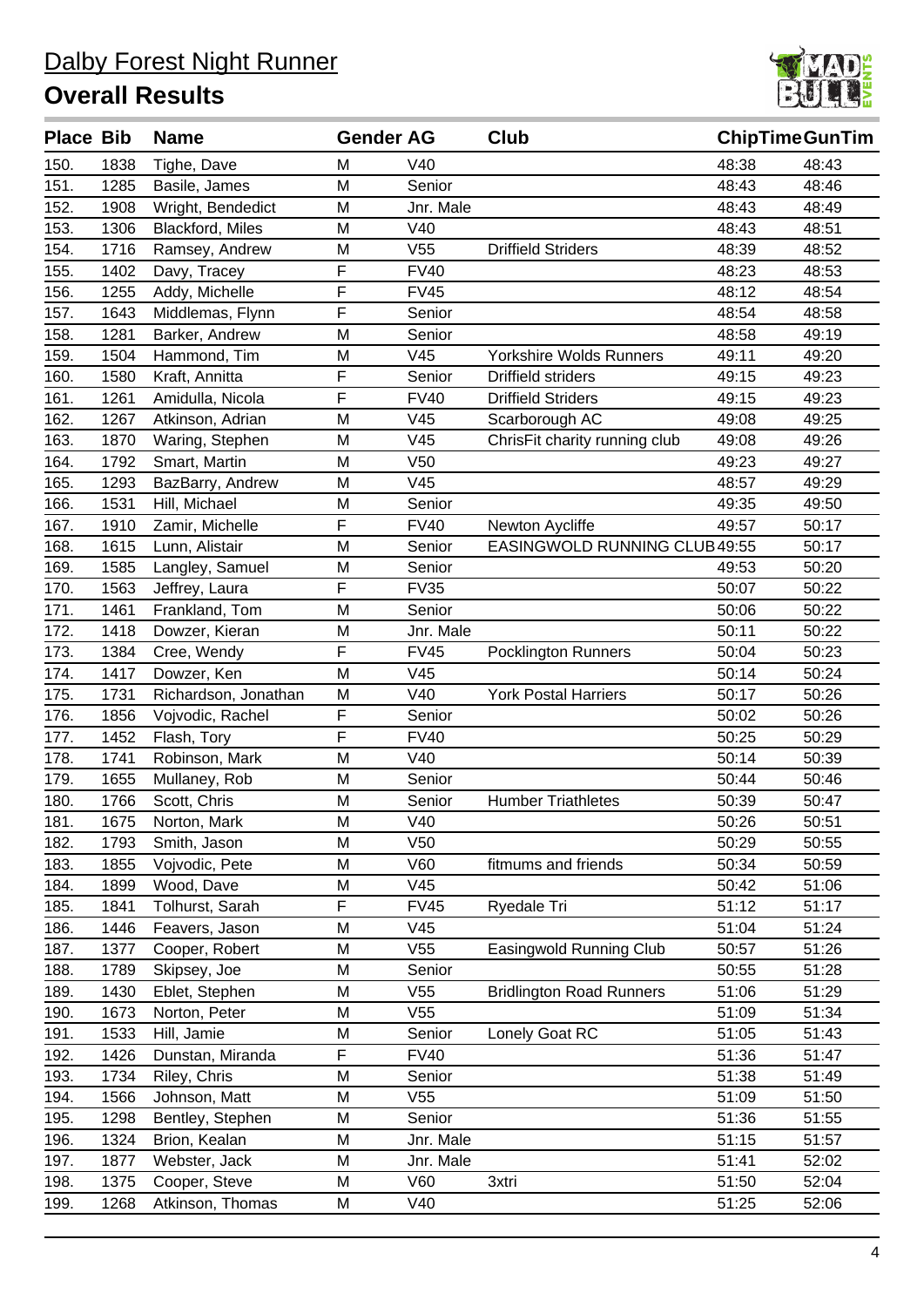

| <b>Place Bib</b> |      | <b>Name</b>           | <b>Gender AG</b> |                 | Club                            | <b>ChipTimeGunTim</b> |       |
|------------------|------|-----------------------|------------------|-----------------|---------------------------------|-----------------------|-------|
| 200.             | 1493 | Greenwood, Tim        | Μ                | V40             |                                 | 51:57                 | 52:07 |
| 201.             | 1257 | Aikman, lan           | M                | V <sub>55</sub> |                                 | 52:10                 | 52:12 |
| 202.             | 1714 | Raines, Louise        | F                | <b>FV40</b>     | Pickering RC                    | 52:11                 | 52:26 |
| 203.             | 1832 | Thompson, Debbie      | F                | <b>FV40</b>     |                                 | 52:25                 | 52:29 |
| 204.             | 1864 | Wallace, Alison       | F                | <b>FV45</b>     |                                 | 52:25                 | 52:29 |
| 205.             | 1503 | Hammond, Kathryn      | F                | <b>FV45</b>     | Yorkshire Wolds Runners         | 52:26                 | 52:30 |
| 206.             | 1765 | Scillitoe, Robin      | M                | V55             |                                 | 52:05                 | 52:30 |
| 207.             | 1410 | Derbyshire, Rachel    | F                | Senior          |                                 | 51:58                 | 52:33 |
| 208.             | 1392 | Dalby, Max            | M                | Senior          |                                 | 52:32                 | 52:35 |
| 209.             | 1730 | Richardson, Emma      | F                | <b>FV40</b>     |                                 | 52:23                 | 52:36 |
| 210.             | 1499 | Hall, Amber           | F                | <b>FV40</b>     |                                 | 52:23                 | 52:36 |
| 211.             | 1259 | Alker, Michael        | M                | V45             |                                 | 52:06                 | 52:47 |
| 212.             | 1447 | Fforde, Jane          | F                | <b>FV35</b>     |                                 | 52:36                 | 52:52 |
| 213.             | 1502 | Halstead, Mel         | F                | Senior          |                                 | 52:21                 | 52:52 |
| 214.             | 1501 | Hall, Abigail         | F                | Senior          |                                 | 52:41                 | 52:54 |
| 215.             | 1668 | Noble, Kashe          | M                | Senior          |                                 | 52:41                 | 52:54 |
| 216.             | 1591 | Lawty, Jack           | M                | Senior          |                                 | 52:34                 | 52:55 |
| 217.             | 1455 | Flockton, Kim         | F                | <b>FV50</b>     |                                 | 52:45                 | 52:56 |
| 218.             | 1518 | Harrison, Mark        | M                | V45             |                                 | 52:39                 | 52:59 |
| 219.             | 1397 | Dart, Gemma           | F                | Senior          |                                 | 52:33                 | 53:00 |
| 220.             | 1691 | Peck, Sarah           | F                | <b>FV35</b>     |                                 | 52:47                 | 53:01 |
| 221.             | 1901 | WOODALL, Lee          | M                | Senior          |                                 | 52:21                 | 53:02 |
| 222.             | 1824 | Taylor, Steve         | M                | Senior          | Elite Foundation                | 52:40                 | 53:14 |
| 223.             | 1812 | Stokeld, Emilie       | F                | Senior          |                                 | 52:40                 | 53:15 |
| 224.             | 1770 | Shannon, Gordon       | M                | V45             |                                 | 52:44                 | 53:15 |
| 225.             | 1835 | Thorley, Tony         | M                | V45             |                                 | 52:36                 | 53:16 |
| 226.             | 1885 | Whitehead, Mandy      | F                | <b>FV35</b>     |                                 | 53:04                 | 53:28 |
| 227.             | 1272 | Bagshaw, Carol        | F                | <b>FV50</b>     |                                 | 53:20                 | 53:28 |
| 228.             | 1688 | Parry, Bethan         | F                | <b>FV35</b>     |                                 | 53:19                 | 53:29 |
| 229.             | 1718 | Randall, Steve        | M                | V45             | Meltham AC                      | 53:14                 | 53:37 |
| 230.             | 1363 | Clark, Ben            | M                | Senior          | <b>Elite Foundation</b>         | 53:03                 | 53:38 |
| 231.             | 1846 | Towse, Kate           | F                | <b>FV40</b>     | <b>Pickering Running Club</b>   | 53:23                 | 53:40 |
| 232.             | 1627 | Mather, Richard       | M                | Senior          |                                 | 53:10                 | 53:41 |
| 233.             | 1893 | Wilson, Abbey         | F                | Senior          | Yorkshire Wolds Runners         | 53:27                 | 53:42 |
| 234.             | 1321 | Briggs, Rebecca       | F                | Senior          |                                 | 53:20                 | 53:42 |
| 235.             | 1604 | Long, Keith           | M                | V <sub>50</sub> |                                 | 53:30                 | 53:43 |
| 236.             | 1319 | Brigden, Gaz          | M                | Senior          |                                 | 52:53                 | 53:43 |
| 237.             | 1372 | Cole, Vicky           | F                | Senior          |                                 | 53:04                 | 53:44 |
| 238.             | 1804 | Stead, Debbie         | F                | <b>FV45</b>     |                                 | 53:34                 | 53:46 |
| 239.             | 1798 | Smith, Keith          | M                | V45             | <b>Tadcaster Harriers</b>       | 53:28                 | 53:49 |
| 240.             | 1376 | Cooper, Stephanie     | F                | <b>FV50</b>     | Easingwold Running Club         | 53:20                 | 53:49 |
| 241.             | 1905 | Worrell, Andrew       | M                | Senior          |                                 | 53:42                 | 53:51 |
| 242.             | 1879 | Welburn-smith, Amanda | F                | <b>FV40</b>     | PICKERING RUNNING CLUB          | 53:21                 | 53:51 |
| 243.             | 1863 | Wallace, Kevin        | M                | V65             |                                 | 53:48                 | 53:54 |
| 244.             | 1280 | Barham, Jane          | F                | <b>FV40</b>     | <b>Pocklington Runners</b>      | 53:41                 | 53:56 |
| 245.             | 1413 | Dobson, Mark          | M                | V40             | <b>Elite Foundation</b>         | 53:24                 | 53:59 |
| 246.             | 1522 | Hawkes, Bernadette    | F                | <b>FV50</b>     |                                 | 53:52                 | 54:01 |
| 247.             | 1315 | Bowes, Stuart         | M                | V55             | <b>Bridlington Road Runners</b> | 53:49                 | 54:04 |
| 248.             | 1750 | Rowland, Dale         | M                | Senior          |                                 | 53:28                 | 54:05 |
| 249.             | 1749 | Rowland, Becky        | F                | Senior          |                                 | 53:28                 | 54:05 |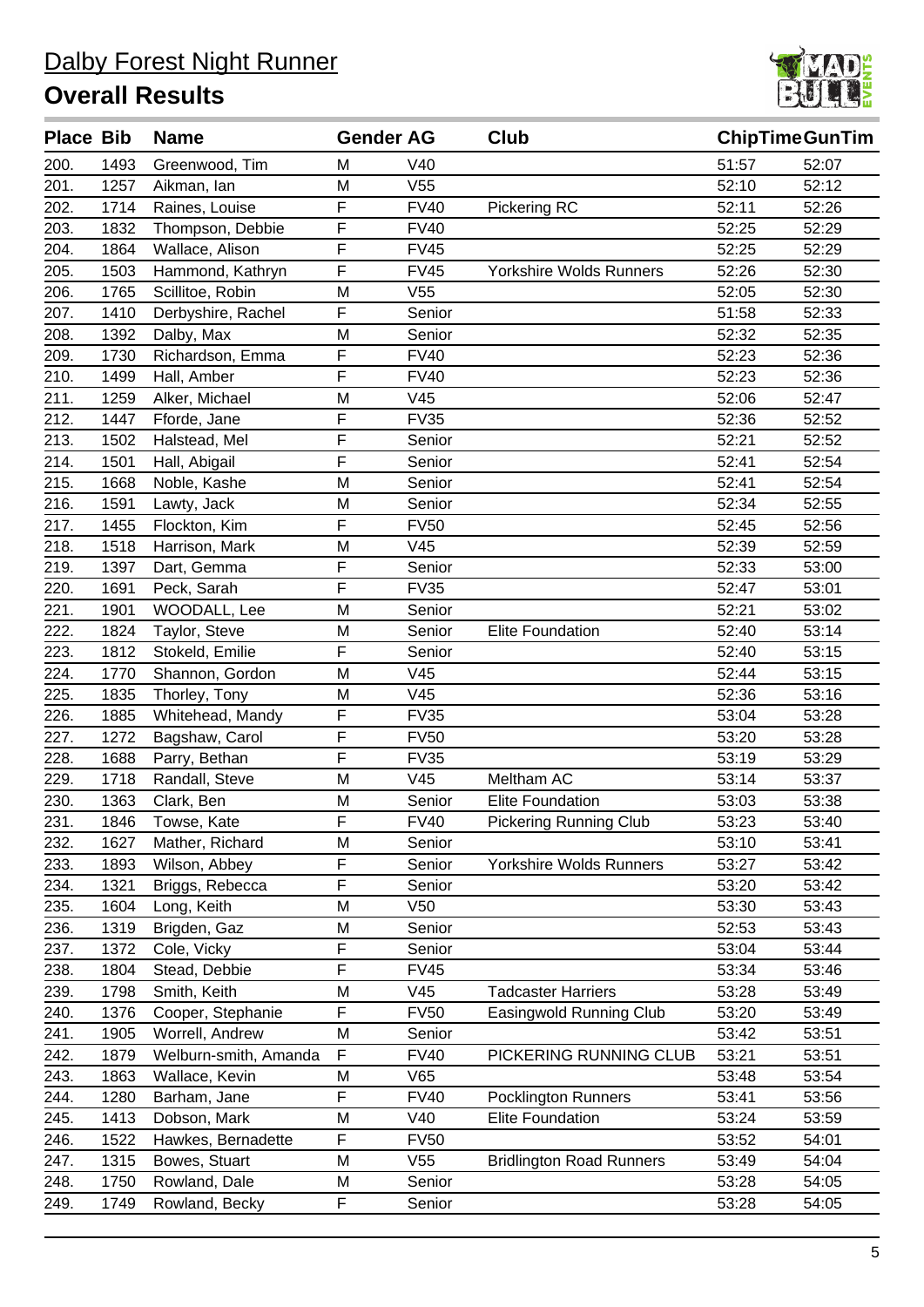

| <b>Place Bib</b> |      | <b>Name</b>              | <b>Gender AG</b> |                 | <b>Club</b>                         | <b>ChipTimeGunTim</b> |       |
|------------------|------|--------------------------|------------------|-----------------|-------------------------------------|-----------------------|-------|
| 250.             | 1262 | Amy Parkin, Louise       | F                | Senior          | Pickering running club              | 53:28                 | 54:06 |
| 251.             | 1729 | Richards, Neil           | M                | V45             |                                     | 53:39                 | 54:19 |
| 252.             | 1254 | Addinell, Mike           | M                | Senior          |                                     | 53:43                 | 54:21 |
| 253.             | 1876 | Webster, Dominique       | F                | <b>FV45</b>     | <b>Bridlington Road Runners</b>     | 54:05                 | 54:26 |
| 254.             | 1667 | Noble, Thomas            | M                | Senior          |                                     | 53:47                 | 54:27 |
| 255.             | 1420 | Drew, Micheal            | M                | V55             |                                     | 53:50                 | 54:27 |
| 256.             | 1680 | O'Neill, Caroline        | F                | <b>FV35</b>     | Yorkshire Wolds runners             | 54:02                 | 54:28 |
| 257.             | 1391 | Cussins, Jon             | M                | Senior          |                                     | 54:28                 | 54:30 |
| 258.             | 1669 | Nogan, Lee               | M                | V <sub>50</sub> |                                     | 54:07                 | 54:40 |
| 259.             | 1815 | Strēle, Madara           | F                | Senior          |                                     | 54:50                 | 54:57 |
| 260.             | 1642 | Middlebrook, James       | M                | V <sub>50</sub> | Lonely Goat RC                      | 54:24                 | 55:00 |
| 261.             | 1301 | Billingsby, John         | M                | V55             | British Library Boston Spa AC       | 54:21                 | 55:00 |
| 262.             | 1775 | Shepherd, Angela         | F                | <b>FV55</b>     | <b>Tadcaster Harriers</b>           | 54:40                 | 55:02 |
| 263.             | 1710 | Prince, Gavin            | M                | V45             |                                     | 54:51                 | 55:02 |
| 264.             | 1598 | Leitane, Linda           | F                | Senior          |                                     | 54:51                 | 55:02 |
| 265.             | 1534 | Hindley, Shelley         | F                | <b>FV35</b>     | West Hull Ladies                    | 54:25                 | 55:04 |
| 266.             | 1814 | Streets, Andrew          | M                | V45             |                                     | 54:40                 | 55:05 |
| 267.             | 1825 | Teasdale, Sarah          | F                | <b>FV35</b>     |                                     | 54:36                 | 55:06 |
| 268.             | 1572 | Karlsone, Kristīne       | F                | Senior          |                                     | 55:00                 | 55:07 |
| 269.             | 1547 | Hornby, Jane             | F                | <b>FV40</b>     | Yorkshire Wolds Runners             | 54:55                 | 55:07 |
| 270.             | 1270 | Bagajeva, Arita          | F                | Senior          |                                     | 55:00                 | 55:07 |
| 271.             | 1266 | Ashby, Louise            | F                | <b>FV40</b>     | Run Compass                         | 55:14                 | 55:20 |
| 272.             | 1697 | Pickering, Josh          | M                | Senior          | Chrisfit                            | 54:59                 | 55:22 |
| 273.             | 1565 | Johnson, Claire          | F                | <b>FV40</b>     |                                     | 54:52                 | 55:23 |
| 274.             | 1699 | Pickwell-Smith, Benjamin | M                | Senior          |                                     | 54:58                 | 55:25 |
| 275.             | 1303 | Bishop, Lucy             | F                | <b>FV40</b>     |                                     | 55:13                 | 55:32 |
| 276.             | 1570 | Jorna, Caroline          | F                | <b>FV35</b>     |                                     | 55:13                 | 55:32 |
| 277.             | 1616 | Maloney, Jane            | F                | <b>FV55</b>     | Easingwold Running Club             | 55:27                 | 55:36 |
| 278.             | 1573 | Keegans, Chris           | M                | V45             |                                     | 55:22                 | 55:40 |
| 279.             | 1341 | Butler, Sandra           | F                | <b>FV40</b>     | <b>Whitby Running Club</b>          | 55:33                 | 55:44 |
| 280.             | 1466 | Galloway, Kirstin        | F                | <b>FV40</b>     |                                     | 55:32                 | 55:49 |
| 281.             | 1465 | Galloway, Lee            | M                | V45             |                                     | 55:32                 | 55:49 |
| 282.             | 1707 | Price, Dean              | M                | V <sub>45</sub> |                                     | 55:35                 | 55:50 |
| 283.             | 1592 | Lawty, Terrence          | M                | V <sub>50</sub> |                                     | 55:31                 | 55:53 |
| 284.             | 1269 | Aveyard, Jonty           | M                | Senior          |                                     | 55:15                 | 55:55 |
| 285.             | 1875 | Webster, Lee             | M                | V40             |                                     | 55:47                 | 55:57 |
| 286.             | 1698 | Pickles, David           | M                | Senior          | 3xtri                               | 55:46                 | 55:59 |
| 287.             | 1800 | Smith, Phil              | M                | V <sub>50</sub> |                                     | 55:54                 | 56:04 |
| 288.             | 1574 | Keegans, Jamie           | М                | V40             |                                     | 56:00                 | 56:19 |
| 289.             | 1622 | Marsden, Andy            | M                | V <sub>50</sub> | Scarborough AC                      | 55:51                 | 56:19 |
| 290.             | 1774 | Sharon Wilson, Cherry    | F                | <b>FV50</b>     |                                     | 55:37                 | 56:20 |
| 291.             | 1823 | Taylor, Gillian          | $\mathsf F$      | <b>FV45</b>     | <b>Bridlington Road Runners</b>     | 56:08                 | 56:22 |
| 292.             | 1717 | Ramshaw, Mike            | M                | V55             | Ripon Beginners Running Club        | 55:59                 | 56:25 |
| 293.             | 1844 | Topham, Daren            | M                | V <sub>50</sub> | <b>Ripon Beginners Running Club</b> | 55:59                 | 56:25 |
| 294.             | 1500 | Hall, Chris              | M                | Senior          |                                     | 56:07                 | 56:26 |
| 295.             | 1396 | Daly, Louise             | F                | <b>FV50</b>     |                                     | 56:25                 | 56:41 |
| 296.             | 1586 | Lans, Joanna             | F                | <b>FV50</b>     | Whitby running club                 | 56:33                 | 56:44 |
| 297.             | 1508 | Hardcastle, Corrina      | F                | <b>FV40</b>     |                                     | 56:14                 | 56:45 |
| 298.             | 1689 | Pearson, David           | M                | V <sub>55</sub> |                                     | 56:05                 | 56:46 |
| 299.             | 1510 | Hardy-Richards, Emma     | F                | <b>FV35</b>     |                                     | 56:06                 | 56:47 |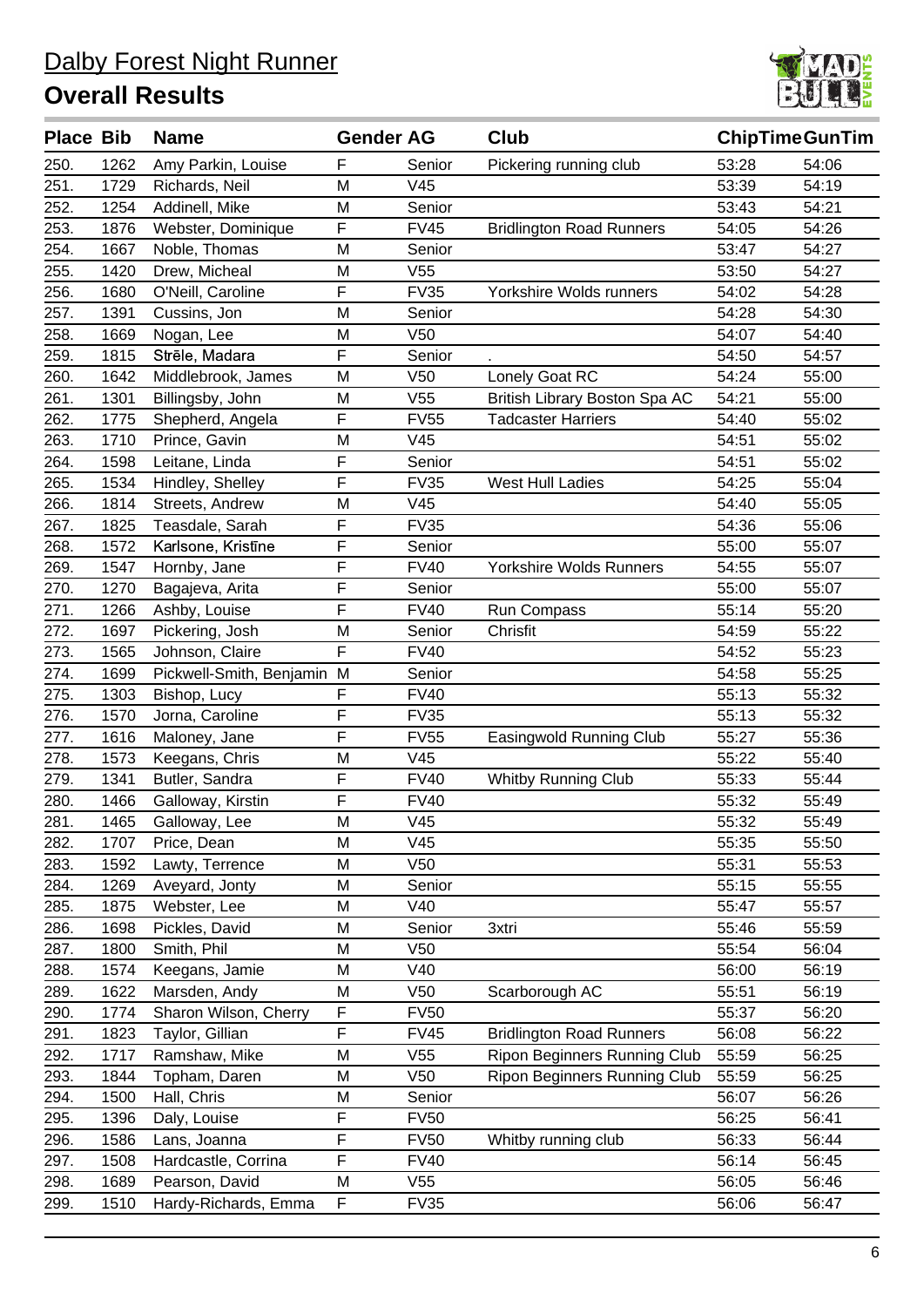

| <b>Place Bib</b> |      | <b>Name</b>             | <b>Gender AG</b> |                 | Club                                | <b>ChipTimeGunTim</b> |         |
|------------------|------|-------------------------|------------------|-----------------|-------------------------------------|-----------------------|---------|
| 300.             | 1365 | Clarke-williams, Rachel | F                | Senior          | <b>SOUTH LEEDS LAKERS</b>           | 56:09                 | 56:47   |
| 301.             | 1366 | Clarke-williams, Delvin | ${\sf M}$        | Senior          | SOUTH LEEDS LAKERS                  | 56:09                 | 56:47   |
| 302.             | 1857 | Vojvodic, Sarah         | $\mathsf F$      | Senior          |                                     | 56:36                 | 57:01   |
| 303.             | 1562 | Jayne Winn, Sara        | F                | <b>FV40</b>     |                                     | 56:23                 | 57:05   |
| 304.             | 1862 | Wallace, Brian          | M                | V40             |                                     | 57:06                 | 57:12   |
| 305.             | 1891 | Wilson, Lynn            | F                | <b>FV45</b>     | Yorkshire Wolds Runners             | 57:01                 | 57:14   |
| 306.             | 1328 | Brown, Stuart           | M                | V40             |                                     | 56:33                 | 57:16   |
| 307.             | 1848 | Turnbull, Liz           | F                | <b>FV35</b>     |                                     | 57:13                 | 57:23   |
| 308.             | 1742 | Robinson, Rebecca       | F                | Senior          |                                     | 57:01                 | 57:30   |
| 309.             | 1434 | Elizabeth Longster,     | $\mathsf F$      | Senior          |                                     | 57:00                 | 57:30   |
| 310.             | 1551 | Hume, Kim               | F                | <b>FV45</b>     |                                     | 57:25                 | 57:30   |
| 311.             | 1398 | Dart, Lee               | M                | Senior          |                                     | 57:14                 | 57:43   |
| 312.             | 1487 | Gray, Dean              | M                | Senior          |                                     | 57:27                 | 57:45   |
| 313.             | 1515 | Harper, Karyn           | F                | <b>FV50</b>     | Yorkshire Wolds Runners             | 57:36                 | 57:46   |
| 314.             | 1514 | Harper, Ciara           | F                | Jnr.            |                                     | 57:36                 | 57:46   |
| 315.             | 1607 | Longney, Steve          | M                | V <sub>50</sub> | <b>Yorkshire Wolds Runners</b>      | 57:35                 | 57:46   |
| 316.             | 1603 | Lickiss, Gary           | M                | V45             | <b>Elite Foundation</b>             | 57:12                 | 57:49   |
| 317.             | 1294 | Bean, David             | M                | Senior          |                                     | 57:25                 | 58:01   |
| 318.             | 1347 | Cartwright, Nicki       | F                | <b>FV40</b>     | <b>STADIUM RUNNERS</b>              | 57:49                 | 58:05   |
| 319.             | 1343 | Calaby, Andy            | M                | V <sub>50</sub> |                                     | 57:26                 | 58:10   |
| 320.             | 1327 | Brown, Zoe              | F                | <b>FV45</b>     |                                     | 57:27                 | 58:11   |
| 321.             | 1674 | Norton, Angela          | $\mathsf F$      | <b>FV45</b>     |                                     | 58:06                 | 58:30   |
| 322.             | 1726 | Rhodes, Ruth            | F                | <b>FV50</b>     |                                     | 57:55                 | 58:30   |
| 323.             | 1727 | Rhodes, Simon           | M                | V <sub>50</sub> | <b>Yorkshire Wolds Runners</b>      | 57:55                 | 58:31   |
| 324.             | 1888 | Wiggins, Phil           | M                | V45             | York                                | 57:54                 | 58:37   |
| 325.             | 1677 | Oakes, David            | M                | V45             | <b>Ripon Beginners Running Club</b> | 58:29                 | 58:41   |
| 326.             | 1474 | Gibson, Mark            | M                | V60             |                                     | 58:21                 | 58:48   |
| 327.             | 1490 | Grayley, Camilla        | F                | <b>FV45</b>     | York knavesmire harriers            | 58:18                 | 58:54   |
| 328.             | 1489 | Grayley, Peter          | M                | V <sub>50</sub> | <b>York Knavesmire Harriers</b>     | 58:19                 | 58:54   |
| 329.             | 1781 | Shipley, Anita          | F                | <b>FV60</b>     | <b>Hull Royal</b>                   | 58:19                 | 58:54   |
| 330.             | 1253 | Adair, Toby             | M                | V40             |                                     | 58:41                 | 58:57   |
| 331.             | 1468 | Gardiner, Joanne        | F                | <b>FV40</b>     |                                     | 58:35                 | 58:58   |
| 332.             | 1632 | McCartie, Andrew        | M                | V40             |                                     | 58:22                 | 59:00   |
| 333.             | 1850 | Tweddle, Katie          | F                | <b>FV35</b>     |                                     | 59:00                 | 59:00   |
| 334.             | 1535 | hines, charlotte        | F                | Senior          |                                     | 58:59                 | 59:03   |
| 335.             | 1645 | Miller, Andrew          | M                | V40             |                                     | 58:28                 | 59:06   |
| 336.             | 1289 | Bather, Edward          | M                | Senior          | <b>BDO</b>                          | 58:29                 | 59:09   |
| 337.             | 1558 | Jacketts, Steven        | M                | V40             | belron                              | 58:37                 | 59:09   |
| 338.             | 1326 | Brook-Walker, Julie     | F                | <b>FV50</b>     |                                     | 58:55                 | 59:14   |
| 339.             | 1636 | McKenzie, Emma          | $\mathsf F$      | Senior          |                                     | 58:44                 | 59:26   |
| 340.             | 1640 | McNiff, Heather         | F                | <b>FV45</b>     |                                     | 58:44                 | 59:26   |
| 341.             | 1505 | Hannah, Ellen           | $\mathsf F$      | <b>FV45</b>     | 3xtri                               | 59:23                 | 59:36   |
| 342.             | 1889 | Wilkinson, Paula        | $\mathsf F$      | <b>FV50</b>     |                                     | 59:16                 | 59:42   |
| 343.             | 1308 | Blades, Jo              | F                | <b>FV50</b>     |                                     | 59:17                 | 59:42   |
| 344.             | 1342 | Butterworth, James      | M                | Senior          |                                     | 59:14                 | 59:43   |
| 345.             | 1400 | Davies, Wayne           | M                | Senior          |                                     | 59:13                 | 59:43   |
| 346.             | 1284 | Barr, Amy               | F                | Senior          |                                     | 59:36                 | 59:58   |
| 347.             | 1273 | Bailey, Mark            | M                | V40             |                                     | 59:46                 | 1:00:05 |
| 348.             | 1807 | Steel, James            | M                | Jnr. Male       | Hull PTi                            | 59:47                 | 1:00:05 |
| 349.             | 1805 | Steel, Dean             | M                | V45             | Hull PTi                            | 59:49                 | 1:00:06 |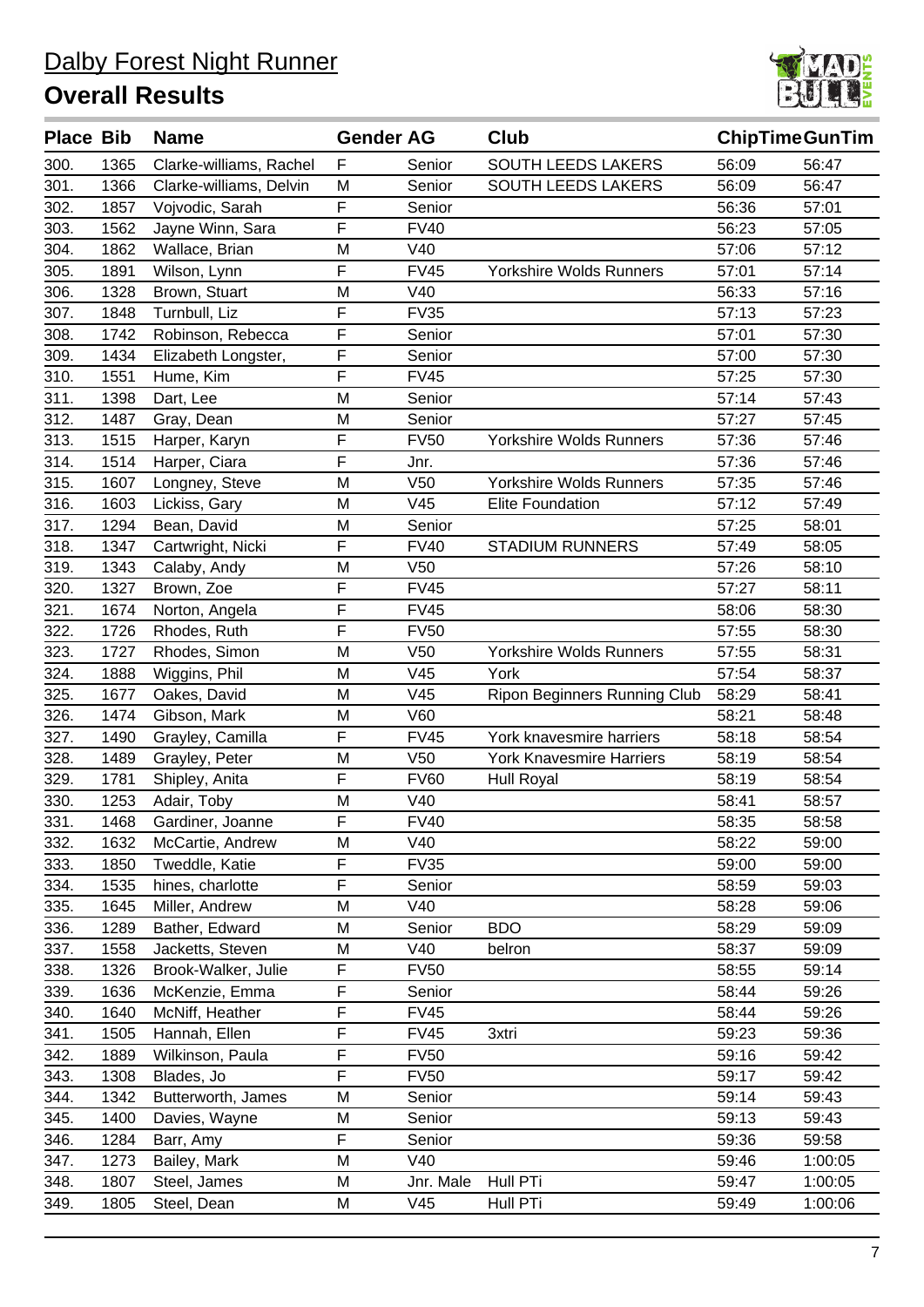

| <b>Place Bib</b> |      | <b>Name</b>          | <b>Gender AG</b> |                 | Club                            |         | <b>ChipTimeGunTim</b> |
|------------------|------|----------------------|------------------|-----------------|---------------------------------|---------|-----------------------|
| 350.             | 1777 | Shepherdson, Sam     | F                | <b>FV45</b>     | Scarborough                     | 59:43   | 1:00:08               |
| 351.             | 1576 | Kettlewell, Jennie   | F                | <b>FV45</b>     |                                 | 59:41   | 1:00:09               |
| 352.             | 1295 | Beever, Sue          | F                | <b>FV45</b>     |                                 | 59:57   | 1:00:10               |
| 353.             | 1911 | zbadynski, diane     | F                | <b>FV50</b>     | City of York AC                 | 59:48   | 1:00:12               |
| 354.             | 1776 | Shepherd, Martin     | M                | V <sub>55</sub> |                                 | 1:00:11 | 1:00:13               |
| 355.             | 1704 | Plows, LUCY          | F                | <b>FV40</b>     |                                 | 1:00:11 | 1:00:14               |
| 356.             | 1349 | Casken, Amanda       | F                | <b>FV50</b>     |                                 | 59:56   | 1:00:35               |
| 357.             | 1690 | Peck, James          | M                | Senior          |                                 | 1:00:27 | 1:00:36               |
| 358.             | 1712 | Pye, Parv            | F                | <b>FV40</b>     |                                 | 1:00:01 | 1:00:39               |
| 359.             | 1692 | Pennell, Gareth      | M                | <b>V60</b>      | hardemoors                      | 1:00:12 | 1:00:40               |
| 360.             | 1694 | Peterson, Helen      | F                | <b>FV45</b>     |                                 | 1:00:11 | 1:00:41               |
| 361.             | 1681 | o'neill, kristian    | M                | Senior          |                                 | 59:58   | 1:00:41               |
| 362.             | 1790 | Slater, Harriet      | F                | Senior          |                                 | 1:00:02 | 1:00:44               |
| 363.             | 1323 | Brion, Carole        | F                | <b>FV45</b>     |                                 | 1:00:07 | 1:00:49               |
| 364.             | 1325 | Broadley, Phil       | M                | V <sub>50</sub> | Lonely Goat RC                  | 1:00:29 | 1:01:03               |
| 365.             | 1379 | Cotterill, Richard   | M                | V <sub>50</sub> |                                 | 1:00:40 | 1:01:03               |
| 366.             | 1442 | Farlow, Barbara      | F                | <b>FV65</b>     |                                 | 1:00:55 | 1:01:08               |
| 367.             | 1902 | Woods, lan           | M                | V <sub>55</sub> |                                 | 1:00:57 | 1:01:13               |
| 368.             | 1575 | Ker, Jacqui          | F                | <b>FV35</b>     | City of Hull                    | 1:01:13 | 1:01:27               |
| 369.             | 1646 | Mills, Rebecca       | F                | Senior          |                                 | 1:01:06 | 1:01:27               |
| 370.             | 1568 | Jones, Helen         | F                | <b>FV35</b>     |                                 | 1:01:11 | 1:01:29               |
| 371.             | 1290 | Batley, Mark         | M                | V45             |                                 | 1:00:46 | 1:01:29               |
| 372.             | 1578 | Kingscott, Sally     | F                | <b>FV50</b>     | Scarborough AC                  | 1:00:56 | 1:01:33               |
| 373.             | 1787 | Simpson, Jackie      | F                | <b>FV60</b>     |                                 | 1:00:56 | 1:01:37               |
| 374.             | 1476 | Gibson, Kara         | F                | <b>FV40</b>     | Chrisfit                        | 1:01:15 | 1:01:38               |
| 375.             | 1751 | Rowlatt, Tabatha     | F                | Senior          |                                 | 1:01:09 | 1:01:38               |
| 376.             | 1526 | Herbert, Anita       | F                | <b>FV55</b>     | Run Compass                     | 1:01:52 | 1:01:59               |
| 377.             | 1786 | Simpson, David       | M                | V65             |                                 | 1:01:22 | 1:02:03               |
| 378.             | 1527 | Hewlett, Chloe       | F                | Senior          | <b>Acre Street Runners</b>      | 1:01:40 | 1:02:04               |
| 379.             | 1345 | Campion, Ruth        | F                | <b>FV45</b>     |                                 | 1:01:44 | 1:02:16               |
| 380.             | 1567 | Johnson, Shelley     | F                | <b>FV50</b>     |                                 | 1:01:50 | 1:02:30               |
| 381.             | 1679 | Oliver, Kath         | F                | <b>FV45</b>     |                                 | 1:02:22 | 1:02:34               |
| 382.             | 1322 | Brindley, Theresa    | F                | <b>FV50</b>     |                                 | 1:02:26 | 1:02:45               |
| 383.             | 1524 | Hawksby, Kirsty      | F                | <b>FV45</b>     |                                 | 1:02:26 | 1:02:45               |
| 384.             | 1314 | Bowes, Sharon        | F                | <b>FV50</b>     | <b>Bridlington Road Runners</b> | 1:02:31 | 1:02:50               |
| 385.             | 1907 | Wraige, Mandy        | F                | <b>FV45</b>     |                                 | 1:02:54 | 1:02:57               |
| 386.             | 1318 | Bradley, Matt        | M                | V45             |                                 | 1:02:55 | 1:02:58               |
| 387.             | 1348 | Casey, Gary          | M                | V <sub>50</sub> |                                 | 1:02:53 | 1:03:05               |
| 388.             | 1886 | Whitehouse, Danielle | F                | <b>FV45</b>     |                                 | 1:02:46 | 1:03:07               |
| 389.             | 1887 | Whitehouse, Chloe    | F                | Senior          |                                 | 1:02:50 | 1:03:11               |
| 390.             | 1370 | Cocker, Guy          | M                | Senior          |                                 | 1:02:35 | 1:03:17               |
| 391.             | 1369 | Coates, Helena       | F                | <b>FV40</b>     |                                 | 1:02:37 | 1:03:20               |
| 392.             | 1544 | Holmes, Matt         | M                | V40             |                                 | 1:02:37 | 1:03:20               |
| 393.             | 1309 | Blenkin, Karis       | F                | Senior          |                                 | 1:03:08 | 1:03:23               |
| 394.             | 1532 | Hill, Natasha        | F                | Senior          |                                 | 1:03:02 | 1:03:31               |
| 395.             | 1536 | Hirst, Elaine        | F                | <b>FV65</b>     |                                 | 1:03:29 | 1:03:42               |
| 396.             | 1611 | Low, Sue             | F                | <b>FV40</b>     | Thirsk & Sowerby Harriers       | 1:03:01 | 1:03:48               |
| 397.             | 1488 | Gray, Andi           | M                | V40             | Stockton striders ac            | 1:03:35 | 1:03:55               |
| 398.             | 1865 | Warbrook, Dizzy      | F                | <b>FV35</b>     |                                 | 1:03:36 | 1:03:55               |
| 399.             | 1251 | Ackroyd, Sue         | F                | <b>FV40</b>     |                                 | 1:03:43 | 1:03:58               |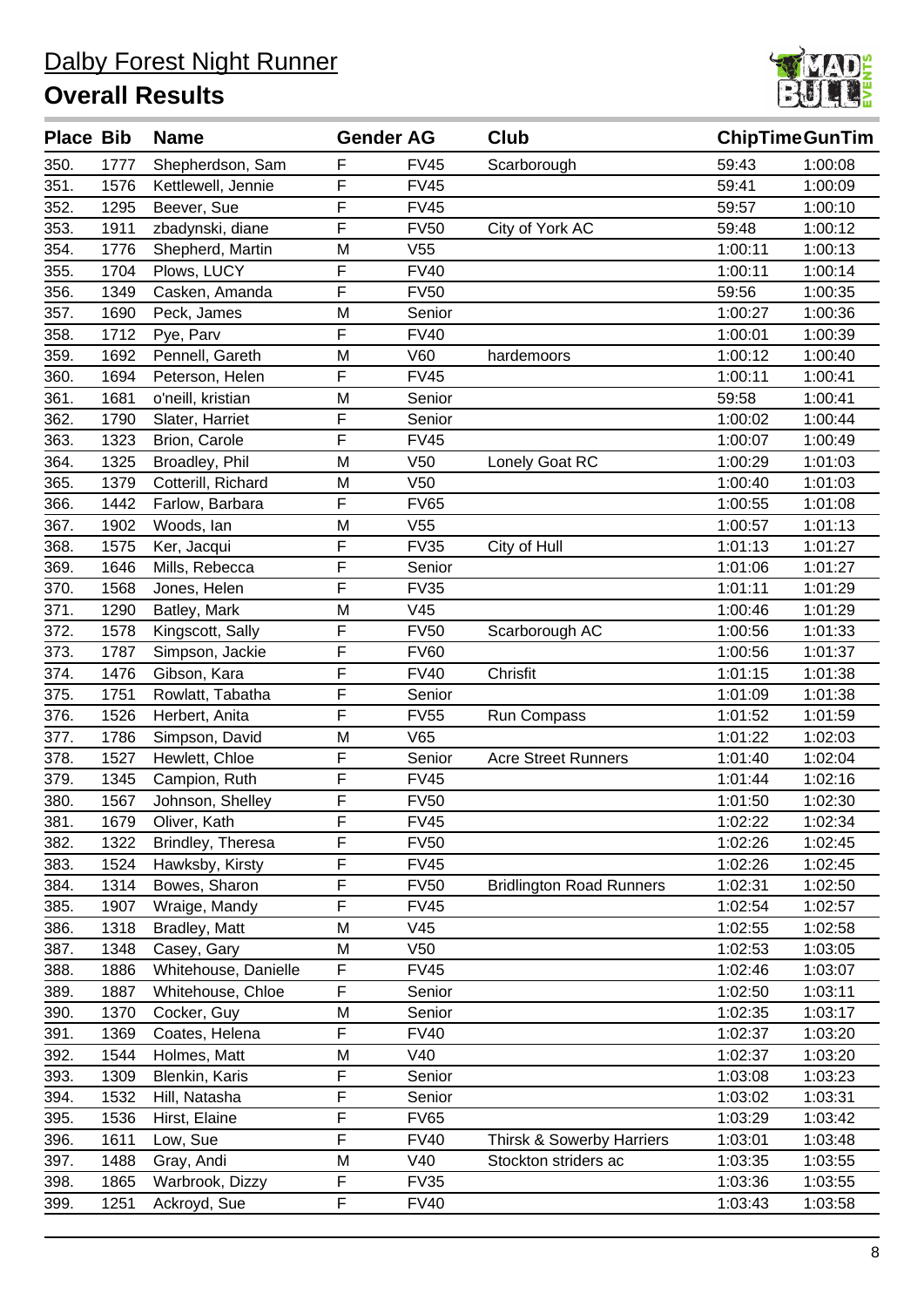

| <b>Place Bib</b> |      | <b>Name</b>         | <b>Gender AG</b> |                 | Club                            |         | <b>ChipTimeGunTim</b> |
|------------------|------|---------------------|------------------|-----------------|---------------------------------|---------|-----------------------|
| 400.             | 1743 | Robinson, Lianne    | F                | <b>FV40</b>     | Thirsk & Sowerby Harriers       | 1:03:13 | 1:04:00               |
| 401.             | 1861 | Walker, Janice      | F                | <b>FV55</b>     | <b>Yorkshire Wolds Runners</b>  | 1:03:55 | 1:04:11               |
| 402.             | 1292 | Baxter, Paul        | M                | V45             | <b>Yorkshire Wolds Runners</b>  | 1:03:56 | 1:04:12               |
| 403.             | 1549 | Hughes, Stephen     | M                | V <sub>50</sub> | PTi. Hull                       | 1:03:57 | 1:04:13               |
| 404.             | 1361 | Childs, Fiona-Mary  | F                | <b>FV50</b>     |                                 | 1:03:57 | 1:04:14               |
| 405.             | 1550 | Hughes, Kerry       | F                | <b>FV45</b>     | PTi. Hull                       | 1:03:58 | 1:04:15               |
| 406.             | 1806 | Steel, Claire       | F                | <b>FV45</b>     | Hull PTi                        | 1:03:58 | 1:04:15               |
| 407.             | 1821 | Tait, Rachel        | F                | Senior          | <b>Whitby Running Club</b>      | 1:03:54 | 1:04:23               |
| 408.             | 1755 | Rutter, Helen       | $\mathsf F$      | <b>FV45</b>     | YORKSHIRE WOLDS                 | 1:04:14 | 1:04:42               |
| 409.             | 1540 | Hoggarth, Paul      | M                | V <sub>55</sub> |                                 | 1:04:24 | 1:04:58               |
| 410.             | 1584 | Langley, Michael    | M                | V <sub>55</sub> |                                 | 1:05:08 | 1:05:35               |
| 411.             | 1649 | Mobbs, Leaf         | F                | <b>FV45</b>     |                                 | 1:05:36 | 1:05:41               |
| 412.             | 1648 | Mobbs, Andy         | M                | V <sub>50</sub> |                                 | 1:05:36 | 1:05:42               |
| 413.             | 1602 | Lester, David       | M                | V45             |                                 | 1:05:13 | 1:05:49               |
| 414.             | 1601 | Lester, Lesley      | F                | <b>FV40</b>     | Scarborough AC                  | 1:05:14 | 1:05:50               |
| 415.             | 1826 | Tedder, Flavie      | F                | <b>FV35</b>     |                                 | 1:05:24 | 1:05:55               |
| 416.             | 1745 | Rochester, Izzy     | F                | <b>FV35</b>     |                                 | 1:05:26 | 1:05:57               |
| 417.             | 1311 | Boland, Fiona       | F                | Senior          |                                 | 1:05:35 | 1:05:58               |
| 418.             | 1752 | Rowntree, Jenny     | $\mathsf F$      | Senior          |                                 | 1:05:36 | 1:05:59               |
| 419.             | 1895 | Wilson, Hollie      | F                | Senior          |                                 | 1:05:54 | 1:06:08               |
| 420.             | 1894 | Wilson, Steve       | M                | V <sub>55</sub> | Yorkshire Wolds Runners         | 1:05:54 | 1:06:08               |
| 421.             | 1338 | Burton, Mark        | M                | V45             | chrisfit                        | 1:05:47 | 1:06:09               |
| 422.             | 1610 | low, cherise        | F                | <b>FV40</b>     | Scarborough ac                  | 1:05:52 | 1:06:09               |
| 423.             | 1438 | Embleton, Rachel    | F                | <b>FV40</b>     |                                 | 1:05:42 | 1:06:12               |
| 424.             | 1747 | Roswald, Ann Louise | F                | <b>FV45</b>     |                                 | 1:05:44 | 1:06:14               |
| 425.             | 1367 | Clements, Ruth      | F                | <b>FV45</b>     |                                 | 1:05:44 | 1:06:14               |
| 426.             | 1630 | McCarthy, Lee       | F                | <b>FV40</b>     |                                 | 1:05:35 | 1:06:19               |
| 427.             | 1449 | Fish, Dave          | M                | V45             |                                 | 1:06:22 | 1:06:40               |
| 428.             | 1492 | Green, Eleanor      | F                | Senior          |                                 | 1:05:55 | 1:06:42               |
| 429.             | 1368 | Coates, Amanda      | F                | <b>FV55</b>     |                                 | 1:06:29 | 1:06:43               |
| 430.             | 1283 | Baron, John         | M                | Senior          | <b>Elite Foundation</b>         | 1:06:18 | 1:06:55               |
| 431.             | 1634 | McFarlane, Caroline | $\mathsf F$      | <b>FV50</b>     | <b>Bridlington Road Runners</b> | 1:06:20 | 1:06:58               |
| 432.             | 1458 | Foster, Tom         | M                | Senior          | Elite Foundation                | 1:06:37 | 1:07:13               |
| 433.             | 1665 | Nobeebaccus, Hisham | M                | Senior          |                                 | 1:06:34 | 1:07:13               |
| 434.             | 1670 | Nogan, Hayley       | F                | <b>FV45</b>     |                                 | 1:06:43 | 1:07:14               |
| 435.             | 1313 | Booth, Louise       | F                | <b>FV40</b>     |                                 | 1:06:53 | 1:07:25               |
| 436.             | 1333 | Burgess, Sue        | F                | <b>FV50</b>     |                                 | 1:06:54 | 1:07:25               |
| 437.             | 1715 | Raines, Sally       | F                | <b>FV45</b>     |                                 | 1:07:33 | 1:07:49               |
| 438.             | 1354 | Chambers, Jennifer  | F                | <b>FV45</b>     | <b>Bridlington Road Runners</b> | 1:07:16 | 1:07:57               |
| 439.             | 1491 | Green, David        | M                | V60             |                                 | 1:06:52 | 1:07:58               |
| 440.             | 1760 | Savage, Kev         | M                | Senior          |                                 | 1:07:33 | 1:08:13               |
| 441.             | 1409 | Dent, Kaitlin       | F                | Jnr.            |                                 | 1:08:23 | 1:08:34               |
| 442.             | 1408 | Dent, Kerry         | F                | <b>FV35</b>     |                                 | 1:08:22 | 1:08:34               |
| 443.             | 1702 | Piper, Liz          | F                | <b>FV65</b>     | <b>York Knavesmire Harriers</b> | 1:08:17 | 1:08:46               |
| 444.             | 1703 | Piper, Dave         | M                | Senior          | Sale Dragons                    | 1:08:17 | 1:08:46               |
| 445.             | 1810 | Stockill, Amanda    | F                | <b>FV35</b>     |                                 | 1:08:07 | 1:08:47               |
| 446.             | 1773 | Share, Claire       | F                | <b>FV40</b>     |                                 | 1:08:37 | 1:08:47               |
| 447.             | 1623 | Marsh, Wendy        | F                | <b>FV45</b>     |                                 | 1:08:37 | 1:08:48               |
| 448.             | 1546 | Hopkinson, Claire   | F                | <b>FV45</b>     |                                 | 1:08:38 | 1:08:48               |
| 449.             | 1539 | Hoggarth, Alison    | F                | <b>FV50</b>     | FITMUMS AND FRIENDS             | 1:08:16 | 1:08:50               |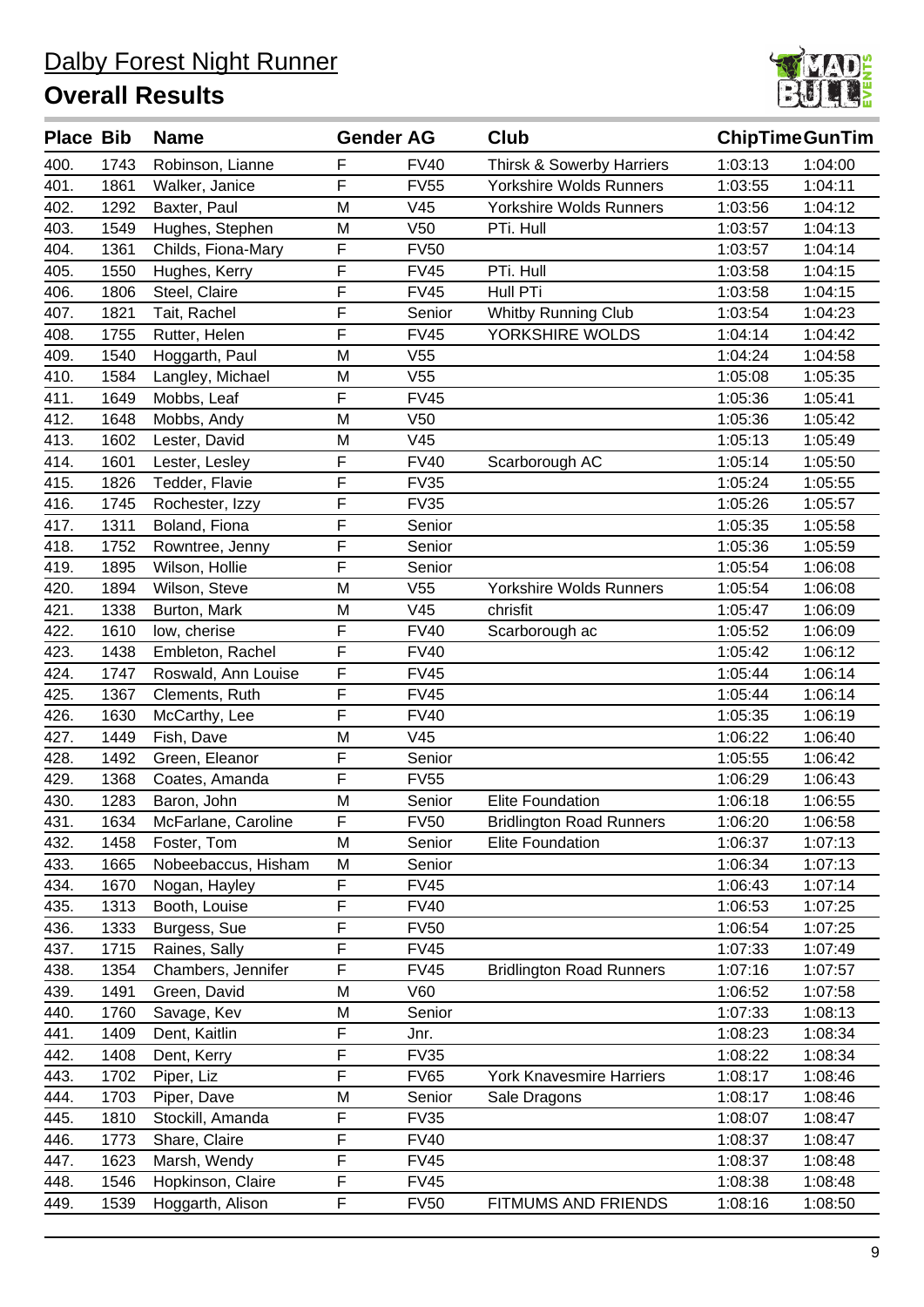

| <b>Place Bib</b> |      | <b>Name</b>         | <b>Gender AG</b> |                 | Club                           | <b>ChipTimeGunTim</b> |         |
|------------------|------|---------------------|------------------|-----------------|--------------------------------|-----------------------|---------|
| 450.             | 1541 | Hoggarth, Sophie    | F                | Senior          |                                | 1:08:17               | 1:08:51 |
| 451.             | 1371 | Colbourn, Candi     | F                | <b>FV40</b>     | Lonely goat                    | 1:08:19               | 1:08:52 |
| 452.             | 1428 | Durrant, Helen      | F                | <b>FV45</b>     | Lonely Goat Running club       | 1:08:19               | 1:08:52 |
| 453.             | 1300 | Bibi, Zainab        | F                | <b>FV40</b>     |                                | 1:08:20               | 1:08:52 |
| 454.             | 1682 | Owen, Jane          | F                | <b>FV35</b>     |                                | 1:08:44               | 1:09:00 |
| 455.             | 1421 | Drew, Karen         | F                | <b>FV55</b>     |                                | 1:08:24               | 1:09:01 |
| 456.             | 1720 | Raper, Di           | F                | <b>FV50</b>     |                                | 1:08:54               | 1:09:03 |
| 457.             | 1299 | Benton rose, Sarah  | F                | Senior          | Vegan Runners                  | 1:08:32               | 1:09:04 |
| 458.             | 1721 | Raper, Paul         | M                | V <sub>50</sub> |                                | 1:08:54               | 1:09:04 |
| 459.             | 1406 | Dent, Esther        | F                | <b>FV35</b>     |                                | 1:08:36               | 1:09:04 |
| 460.             | 1405 | Dent, Philip        | M                | V40             |                                | 1:08:37               | 1:09:05 |
| 461.             | 1796 | Smith, Andrea       | F                | <b>FV50</b>     |                                | 1:08:53               | 1:09:07 |
| 462.             | 1320 | Brigden, Cheryl     | F                | <b>FV40</b>     |                                | 1:08:35               | 1:09:07 |
| 463.             | 1872 | Waterhouse, Jane    | F                | <b>FV45</b>     |                                | 1:08:45               | 1:09:07 |
| 464.             | 1619 | Manson, Nick        | M                | V45             |                                | 1:09:05               | 1:09:11 |
| 465.             | 1666 | Noble, Michelle     | F                | Senior          |                                | 1:08:46               | 1:09:25 |
| 466.             | 1768 | Sellers, David      | M                | V <sub>55</sub> |                                | 1:08:46               | 1:09:25 |
| 467.             | 1820 | Tait, Helen         | F                | <b>FV60</b>     |                                | 1:08:58               | 1:09:29 |
| 468.             | 1713 | Rae, Anne           | F                | <b>FV45</b>     |                                | 1:09:19               | 1:09:31 |
| 469.             | 1521 | Hartley, Nicholas   | M                | V <sub>50</sub> |                                | 1:09:02               | 1:09:32 |
| 470.             | 1904 | Woolley, Andrew     | M                | V <sub>50</sub> |                                | 1:09:10               | 1:09:33 |
| 471.             | 1906 | Wortley, Louise     | F                | <b>FV40</b>     | Yorkshire wolds runners        | 1:08:59               | 1:09:36 |
| 472.             | 1277 | Ballantyne, Sarah   | F                | <b>FV40</b>     |                                | 1:09:27               | 1:10:12 |
| 473.             | 1853 | Vaughan, Sophie     | F                | <b>FV40</b>     | Scarborough AC                 | 1:10:21               | 1:10:48 |
| 474.             | 1635 | Mckechnie, Michelle | $\mathsf F$      | <b>FV35</b>     |                                | 1:10:13               | 1:10:49 |
| 475.             | 1595 | Lee, Ally           | F                | <b>FV40</b>     | Run Bitch Run                  | 1:10:13               | 1:10:50 |
| 476.             | 1440 | Eyre, Robert        | M                | V75             | <b>Bridlington roadrunners</b> | 1:10:56               | 1:11:16 |
| 477.             | 1469 | Geach, Richard      | M                | Senior          |                                | 1:11:07               | 1:11:25 |
| 478.             | 1274 | Bailey, Shelly      | F                | <b>FV45</b>     |                                | 1:12:03               | 1:12:07 |
| 479.             | 1795 | Smith, Rebecca      | F                | <b>FV55</b>     |                                | 1:11:32               | 1:12:16 |
| 480.             | 1801 | Snaith, Jessica     | F                | Senior          |                                | 1:11:44               | 1:12:17 |
| 481.             | 1401 | Davis, Lauren       | F                | <b>FV35</b>     |                                | 1:11:44               | 1:12:17 |
| 482.             | 1481 | Goodwill, Helen     | F                | <b>FV40</b>     | <b>York Rose Fitmums</b>       | 1:11:40               | 1:12:25 |
| 483.             | 1869 | Ward, Catherine     | F                | Senior          |                                | 1:12:12               | 1:12:26 |
| 484.             | 1687 | Parkinson, Tracey   | $\mathsf F$      | <b>FV35</b>     |                                | 1:12:17               | 1:12:26 |
| 485.             | 1360 | Childs, C           | F                | <b>FV50</b>     |                                | 1:12:09               | 1:12:27 |
| 486.             | 1587 | lavagna, stevie     | F                | Senior          |                                | 1:13:22               | 1:13:31 |
| 487.             | 1451 | Fitzell, Tanja      | F                | <b>FV45</b>     | Ripon Beginners Running Club   | 1:13:25               | 1:13:52 |
| 488.             | 1359 | Charlton, Jane      | $\mathsf F$      | <b>FV45</b>     |                                | 1:13:26               | 1:13:52 |
| 489.             | 1723 | Rees, Sian          | F                | <b>FV55</b>     | Yorkshire Wolds Runners        | 1:15:24               | 1:16:02 |
| 490.             | 1618 | Mann, Tracey        | F                | <b>FV45</b>     |                                | 1:15:36               | 1:16:06 |
| 491.             | 1263 | Andrew, Paula       | F                | <b>FV45</b>     | Body complete                  | 1:15:46               | 1:16:27 |
| 492.             | 1600 | Leonard, Jude       | F                | <b>FV45</b>     |                                | 1:16:23               | 1:16:58 |
| 493.             | 1605 | Longden, Matthew    | M                | V40             |                                | 1:16:23               | 1:16:58 |
| 494.             | 1374 | Conyers, Sarah      | F                | <b>FV50</b>     |                                | 1:17:58               | 1:18:12 |
| 495.             | 1685 | Parkinson, George   | F                | <b>FV40</b>     |                                | 1:18:48               | 1:19:24 |
| 496.             | 1686 | Parkinson, Rich     | М                | V40             | City Of York Ac                | 1:18:47               | 1:19:24 |
| 497.             | 1471 | Gee, Hayley         | F                | <b>FV35</b>     |                                | 1:19:29               | 1:20:02 |
| 498.             | 1831 | Thompson, Mary      | F                | <b>FV40</b>     | Fitmums & Friends              | 1:20:17               | 1:20:51 |
| 499.             | 1834 | Thompson, Neil      | M                | V40             | Fitmums and friends            | 1:20:18               | 1:20:51 |